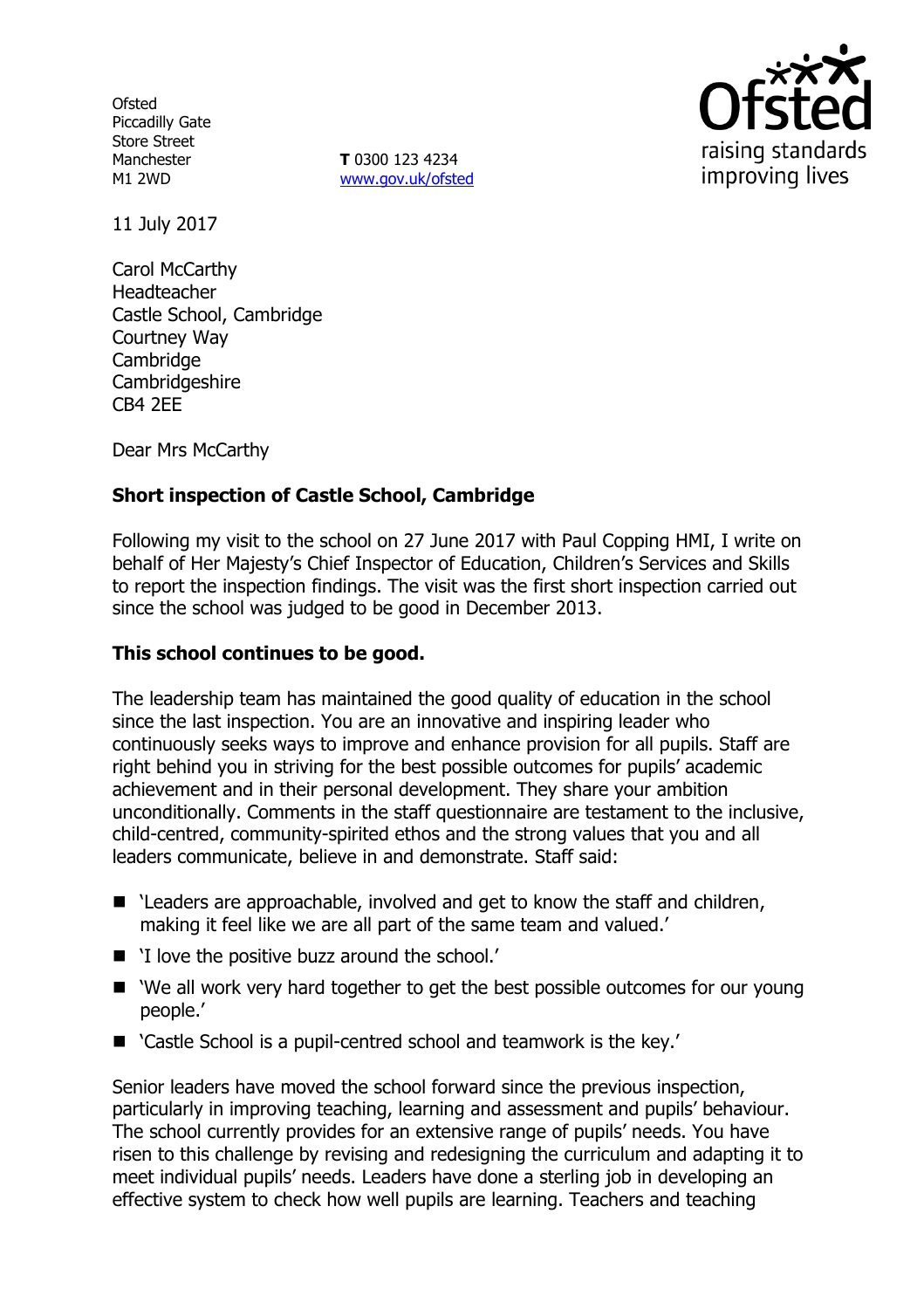

assistants know exactly what pupils already know and can do and what they need to learn next.

From the early years through to post-16, all pupils are stretched to achieve the challenging targets that teachers set for them. Staff have high expectations for all pupils to be as independent as possible in their learning, including the most able and those who have profound and complex medical, physical and/or learning needs. All groups of pupils, including disadvantaged pupils, make strong progress from their individual starting points, especially in developing their language, communication, reading, writing and mathematical skills.

Pupils' behaviour has improved significantly since the previous inspection. The senior teacher responsible for this area of development has worked closely with the local authority to make the necessary changes. Effective training for staff has helped them to develop more ways to increase pupils' engagement, involvement and participation in learning. Relationships between adults and pupils are strong and respectful, which lends confidence to their learning and promotes a calm, purposeful, supportive atmosphere in every classroom.

The senior leader tracks each pupil's behaviour and analyses the information to ensure that strategies and approaches to manage challenging behaviour are working and having an impact. His mantra, 'what gets measured gets managed', has proved successful in driving forward improvements. The school development plan that lies at the heart of school improvement work does not have such clear, measurable criteria against which to judge progress towards achieving the targets set. Recording and summarising of information is variable in quality and not entirely efficient in some respects. This makes some management tasks more difficult than they should be.

You have begun to extend the methods and approaches that staff use to communicate with parents and some are having a marked impact. For example, feedback from parents about the end-of-year reports on pupils' achievement are positive and they appreciate the addition of a DVD showing their children learning in action. The recent addition of including digital images of pupils working in the home/school communication books is prompting more comment from parents. Nonetheless, as seen in Parent View, some parents do not feel that the school responds well enough to their views and concerns. The school website does not publish all of the information that the Department for Education requires.

All staff give careful consideration to creating a welcoming and inviting place for pupils to learn. Eye-catching, good-quality displays of pupils' work celebrate their achievements and provide pupils, staff and visitors with valuable information about what pupils are learning. Classrooms and specialist rooms are clean, attractive and well organised. Every pupil's targets are on display so that anyone stepping in to cover a class at short notice knows exactly what pupils are expected to learn next. Pupils take pride in the presentation of their work.

Under your and the deputy headteacher's strong leadership, the school is in safe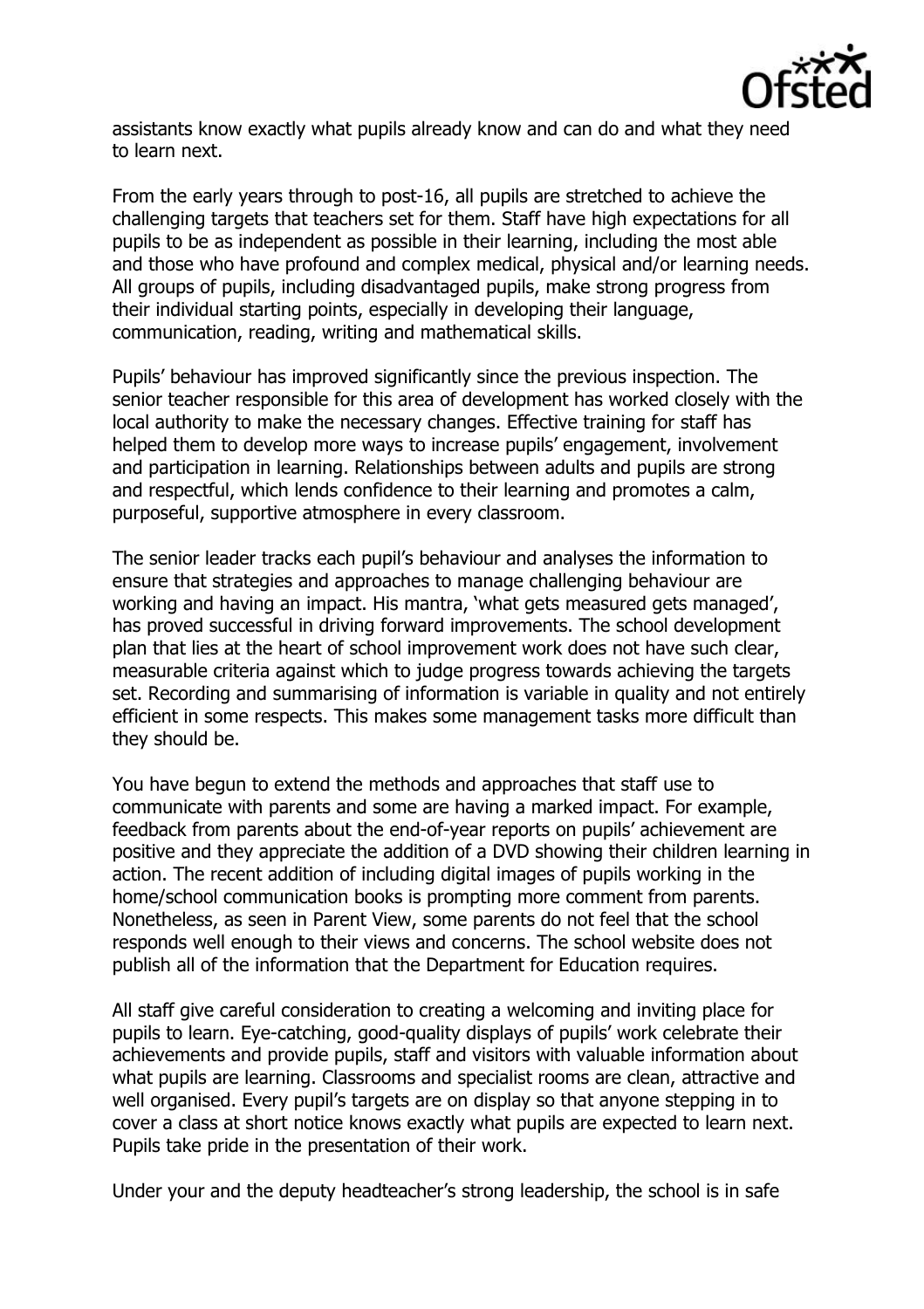

hands to continue to develop and improve. Governors support and challenge you in equal measures, fulfilling their duty to act as a critical friend. They are forwardlooking and consider all options to ensure that provision is sustainable and meets pupils' needs effectively.

# **Safeguarding is effective.**

The arrangements for safeguarding are effective. The designated safeguarding leads (DSLs) are properly trained to fulfil the role. The designated leads for safeguarding and the safeguarding governor ensure that safeguarding arrangements are fit for purpose and applied consistently.

You have created a culture of shared responsibility for everyone to safeguard pupils. Pupils are listened to and feel safe. All staff receive regular training and updates about safeguarding to ensure that they are kept abreast of any key changes.

You provide staff with helpful guidance and advice on how to record concerns accurately and effectively in writing. Staff comply fully with your insistence that 'if it is not written down, it did not happen'.

The single central record of statutory checks on all staff and adults working with pupils is completed properly to ensure their suitability to work with children. Requirements for recruiting staff are followed carefully.

You ensure that pupils learn how to keep themselves safe through the personal, social, health and relationships programme that teachers follow. Impressively, when I visited a classroom with a senior leader, a pupil was quick to alert staff to the fact that I was not known to him.

## **Inspection findings**

- The previous inspection in December 2013 identified three things for the school to work on. These included:
	- raising achievement by ensuring that teachers set tasks for pupils at the right level of difficulty
	- improving behaviour
	- improving communication with parents.
- To determine that the school remained good, one of my key lines of enguiry was about the impact of leaders' work in addressing these areas for improvement. Our findings confirmed that, across the school, pupils currently make strong progress from their starting points. This includes pupils of all abilities, pupils who have complex physical/medical needs and those, who in addition, are disadvantaged and eligible for pupil premium.
- Staff frequently check and record how well pupils are learning and use the information effectively to ensure that the tasks they set for pupils are not too easy or too difficult. They measure pupils' progress towards their targets using a four-point scale to confirm that their knowledge, understanding and skills are entirely secure before moving on.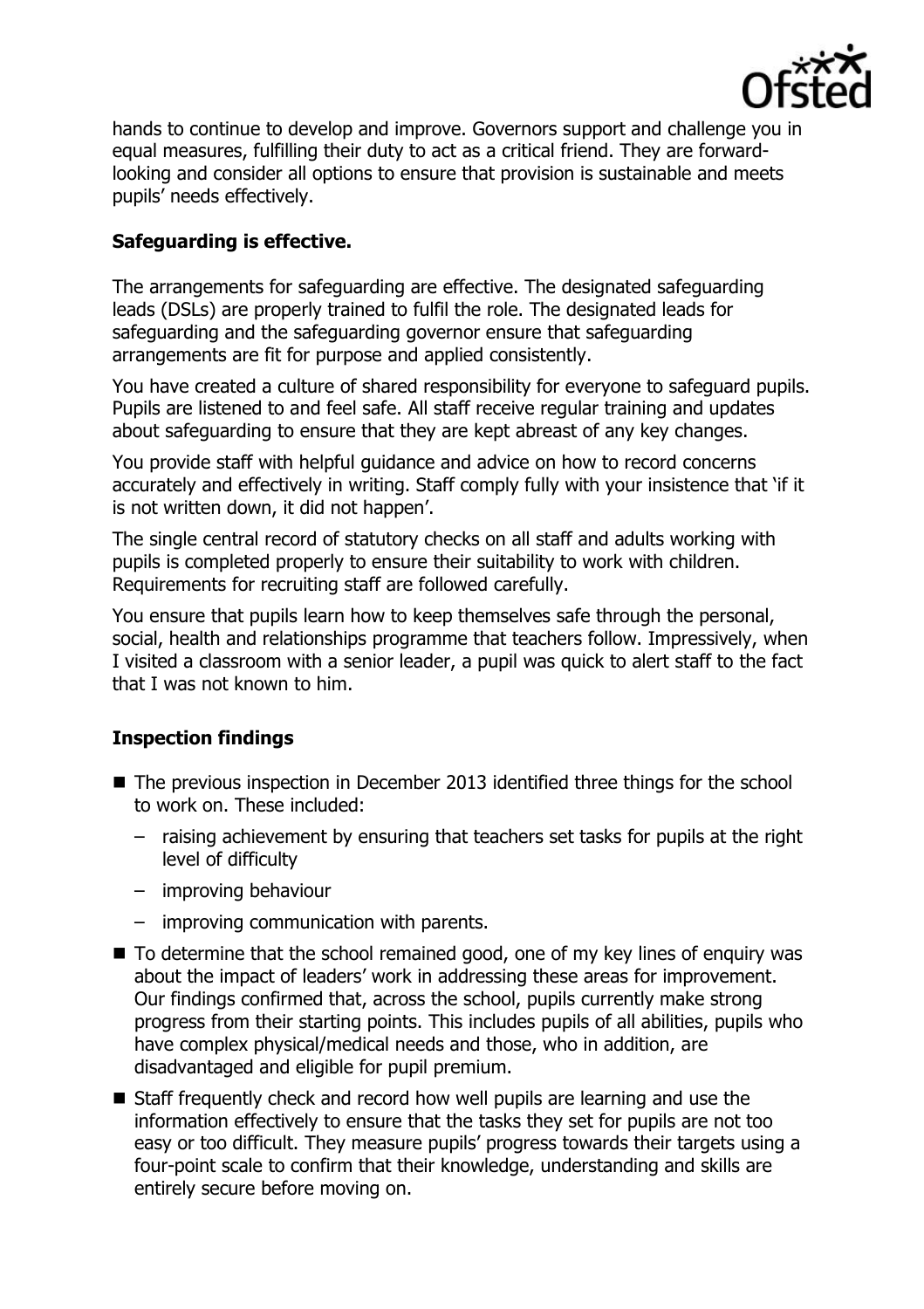

- In every class, staff manage pupils' behaviour extremely well. Effective training has empowered them to recognise situations that give rise to challenging behaviour and to understand mental health issues. They have moved away from reacting to incidents and containing behaviour, to an approach that is more therapeutic in finding ways of reducing anxiety, increasing pupils' engagement in learning to promote their well-being and happiness. This is clearly working well.
- To establish the level of parental satisfaction, we looked at 17 responses in Parent View that included written comments. We also talked to a few parents and took into account results from a recent school survey. The very large majority of parents were complimentary about the school and all that it provides for their children. A quarter of the respondents did not think that the school is responds well to their concerns or their views about how well their children are learning.
- You are finding new ways of informing parents about their children's learning. Staff are using digital images and film to show them examples of their children learning. These approaches have been well received by parents.
- In examining the school's website, I found that some of the information that maintained schools must publish was missing. This includes some of the information about pupil premium spending and information about pupils' achievement. Some areas of the website that are designed to give parents information about the school are not particularly user-friendly, yet others, such as the information about the curriculum, are extremely informative.
- I looked at a variety of documentation and record-keeping, including leaders' evaluation of the school's effectiveness, plans for improvement and records kept about pupils' achievement and well-being. I found that these vary in quality and usefulness. You do not consistently set clear criteria to measure accurately how well the school is performing. Some records held about pupils, such as the learning journeys, provide a useful chronology of pupils' achievement: other files are not as well organised.

#### **Next steps for the school**

Leaders and those responsible for governance should ensure that:

- $\blacksquare$  strategic plans for improvement make clear who is responsible for leading actions, who will check for progress and when, and how successes will be measured
- paperwork and record-keeping is of consistently good quality to assist senior leaders in retrieving information and in their strategic planning
- $\blacksquare$  the website provides all of the information that maintained schools are required to publish online
- the school further develops parents' involvement and engagement in working with teachers to improve their children's learning.